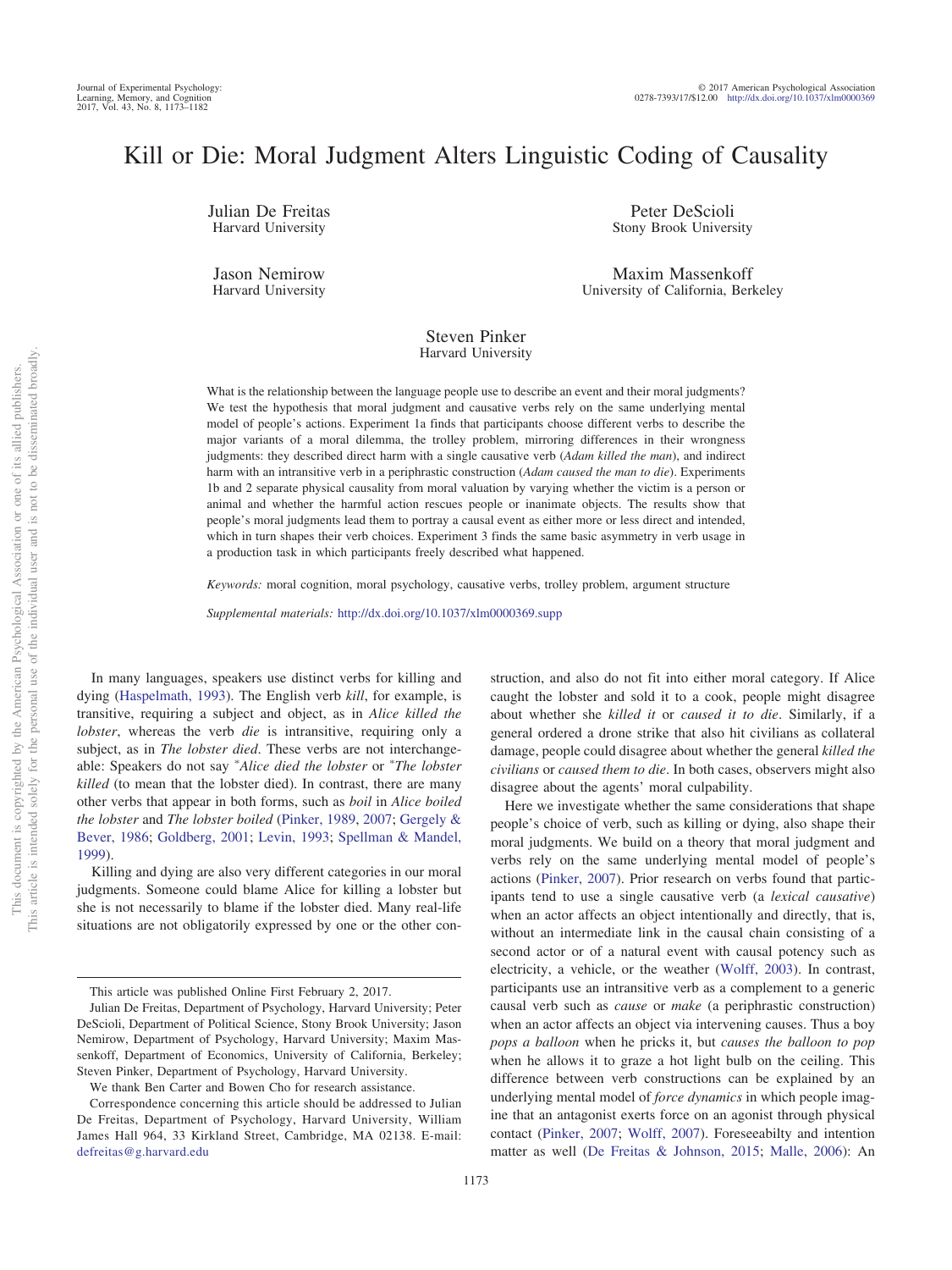actor who deliberately lets a balloon graze a hot bulb with the intention that the balloon burst could be said to *pop the balloon.*

This previous work examined morally neutral events such as moving a marble, extinguishing a candle, and turning on a TV. In this article, we examine the connection between language and morality by using moral dilemmas as stimuli to simultaneously observe verb choice and moral judgment. Specifically, we study two common variants of the trolley problem: the footbridge case in which an actor pushes one person in front of a trolley to save five people, and the switch case in which an actor flips a switch to redirect the trolley toward one person in order to save five people [\(Foot, 1978\)](#page-7-4). Despite the similar tradeoff, most participants judge pushing to be morally wrong but flipping the switch to be morally permissible [\(Hauser et al., 2007\)](#page-7-5).

Researchers have proposed several theories to account for the footbridge-switch difference, and these theories continue to be debated [\(DeScioli & Kurzban, 2009,](#page-7-6) [2013;](#page-7-7) [Greene, Sommerville,](#page-7-8) [Nystrom, Darley, & Cohen, 2001;](#page-7-8) [Kurzban et al., 2012;](#page-8-7) [Mikhail,](#page-8-8) [2007\)](#page-8-8). We suggest that the same force-dynamic mental model that governs the choice of causative constructions might contribute to the moral difference [\(Pinker, 2007\)](#page-8-1). In the footbridge dilemma, the actor directly contacts the victim, fitting the prototype for a causal action. In the switch dilemma, the actor only indirectly affects the victim by flipping a switch that redirects the trolley, deviating from the prototype.

If force dynamics underlie the footbridge-switch difference, then participants will choose different verbs to describe these morally contrasting scenarios. In Experiment 1a, we measure participants' preference for the transitive causative verb in *killed the man* over the intransitive verb in *caused the man to die* in the footbridge and switch scenarios. A *pure causality hypothesis* predicts greater use of the lexical causative *kill* for the footbridge than the switch scenario, mirroring the usual difference in judgments of wrongness. This result would point to a common mental model of action underlying two seemingly different phenomena, verb choice and moral judgment.

Experiments 1b through 2 consider a second mechanism that could align moral judgments with verb choices: in addition to a mental model of causation driving moral judgment, the reverse might occur. That is, people who condemn an action might portray its causal dynamics as more direct and intentional in order to support their accusation, using causative verbs to convey this condemnation; we refer to this as the *moral–physical conflation hypothesis*. For example, people who want to condemn a drone attack might choose to say *the general killed the civilians*, whereas defenders of the attack might prefer *the general caused the civilians to die*. In the trolley problem, greater condemnation of the actor in the footbridge version could motivate greater use of the causative verb *kill*. In support of this two-way influence, previous research shows that although moral judgments are influenced by more basic assessments of causality, intentions, and harm, the reverse can also occur: People's moral condemnation can lead them to portray causality, intentions, and harm to support their moral judgment [\(Alicke, 1992;](#page-7-9) [DeScioli et al., 2011;](#page-7-10) [Haidt, 2001;](#page-7-11) [Knobe, 2005\)](#page-8-9). For instance, people commonly judge that negative side effects are more intentional than positive side effects [\(Knobe,](#page-8-9) [2005\)](#page-8-9). However, it is unknown whether these effects extend to language, shaping the verbs people choose.

The pure causality and moral–physical conflation hypotheses diverge when the physical causal structure of a scenario is kept constant while the moral structure is changed. In such instances, the pure causality hypothesis predicts no change in verb choice, because the verbs will reflect only the physical structure. In contrast, the moral–physical conflation hypothesis predicts that verb choice will mirror a change in moral structure, such that a more condemnable action is more likely to be described by a single causative verb. If so, participants will be more likely to choose the causative verb in the footbridge than the switch dilemma; yet, this difference would not necessarily occur in physically equivalent scenarios that do not differ in moral wrongness.

In Experiment 1b through Experiment 2, we separate physical causality from morality by using the same description of the physical forces that drive an event while changing the level of moral wrongness. We do so by varying whether the victim is a person or an animal and whether the actor rescued five people or five inanimate objects. In Experiment 3, we test whether the basic footbridge-switch difference in verb choice also translates to natural language production by asking participants to explain in open-ended responses their moral judgments for the footbridge and switch dilemmas.

#### **Experiment 1a**

Experiment 1a examines the connection between moral judgment and verbs by observing whether participants choose different verb constructions to describe the footbridge and switch dilemmas. The pure causality hypothesis predicts that people will show greater use of the causative verb *kill* in the footbridge dilemma than in the switch dilemma, mirroring the contrast in their moral judgments.

In this and subsequent experiments, the main focus is participants' verb choice. Hence, participants first answered a verb choice question before providing their moral judgments. In the present context, participants' moral judgments are essentially a manipulation check to confirm that they show the same footbridgeswitch moral asymmetry that has been replicated many times before [\(Greene, 2014\)](#page-7-12) or, in Experiments 1b through 2b, that this moral asymmetry has been muted or amplified as intended by the modified scenarios.

The primary measure of verb choice is participants' forcedchoice selection between two sentences to describe the actor's behavior: a sentence with the lexical causative *kill* or a sentence with a periphrastic causative consisting of a generic causative added to the intransitive verb *die*. Second, we ask participants to rate the accuracy of each sentence separately. Here we are mainly interested in ratings of the lexical causative *kill,* because previous research found that lexical causatives are more particular to unmediated and/or intentional actions, whereas periphrastic causatives show less specificity and can be applied to mediated or unmediated causes [\(Wolff, 2003\)](#page-8-4). Last, we follow previous research by also measuring participants' perceptions of the number of events that occurred in the dilemma.

#### **Method**

We recruited participants using Amazon's Mechanical Turk, an online crowdsourcing platform (see, [Berinsky, Huber, & Lenz, 2012;](#page-7-13)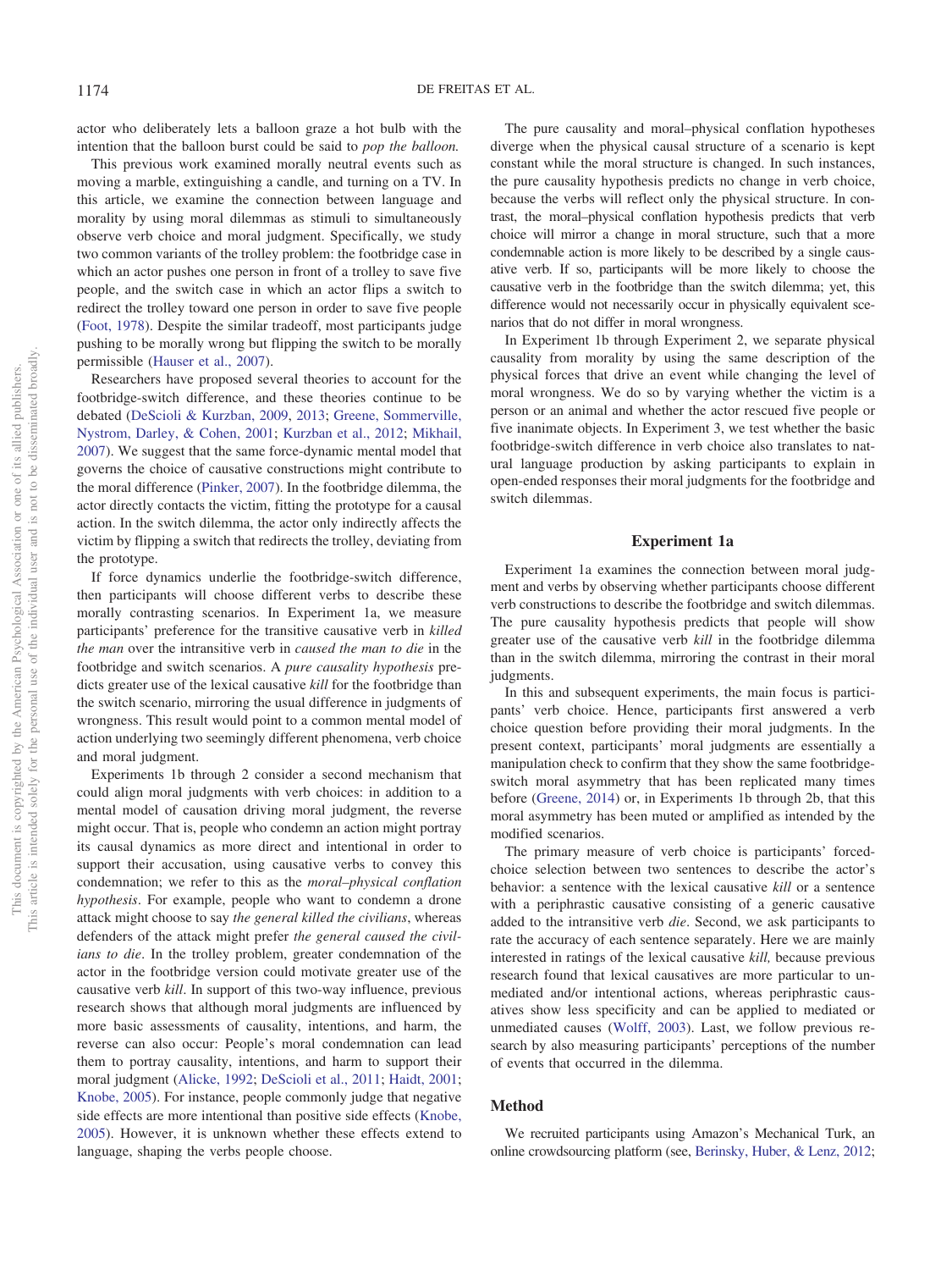[Buhrmester, Kwang, & Gosling, 2011;](#page-7-14) [Goodman, Cryder, & Cheema,](#page-7-15) [2012;](#page-7-15) [Ipeirotis, 2010;](#page-8-10) [Paolacci, Chandler, & Ipeirotis, 2010\)](#page-8-11). We chose a sample size that provides sufficient power to detect a large effect size, and excluded 16 participants for incomplete responses, previous participation in similar studies, or incorrectly answering a comprehension question at the end of the study  $(n = 2)$ , see the following text for question wording), yielding a sample of 104 participants ( $M_{\text{age}} = 33$  years, 43% female).

Participants were assigned to either the switch or footbridge condition. in the switch condition, participants read the following:

One day Adam was walking near some trolley tracks. Suddenly, a trolley was quickly approaching out of control. Adam saw that five people were standing on a crosswalk in the trolley's path. Adam was standing next to a switch that could divert the trolley onto a sidetrack, but there was one man standing on the sidetrack. The five people were too far away to hear Adam's warnings and there was no other way to help them. Adam decided to pull the switch to divert the trolley. As a result, the five people escaped unharmed but the one man who was standing on the sidetrack was killed by the trolley.

In the footbridge condition, participants read a similar vignette in which Sentences 4 onward were replaced with the following:

. . . Adam was standing on a footbridge over the tracks next to a man wearing a large, heavy backpack. Adam realized that he could slow the trolley and save the five people if he pushed a heavy object in the path of the trolley. The only object that was heavy enough was the man with the backpack. The five people were too far away to hear Adam's warnings and there was no other way to help them. Adam decided to push the man onto the tracks in front of the trolley. As a result, the five people escaped unharmed but the one man who was pushed onto the tracks was killed by the trolley.

Participants rated the accuracy of the following two statements about the scenario on a 7-point scale (scale anchors: *very poor description* to *very accurate description*), beginning with a statement with a causative verb (*Adam killed the man*) followed by a statement with an intransitive verb in a periphrastic construction (*Adam caused the man to die*). Participants also answered a forcedchoice item about which of these statements best described what happened (*Choose the sentence that best describes what happened in this scenario*; the answer options were *Adam killed the man, Adam caused the man to die,* or *neither*). Following previous research on causal chains and verbs [\(Wolff, 2003\)](#page-8-4), we also asked participants whether they thought that one or multiple events occurred in the scenario, using the same wording from previous work (*How many events do you think occurred in this scenario? Answer this question casually as if someone asked you how many events occurred*; the answer options were *one event* or *multiple events.*)

To measure moral wrongness, participants then answered a forced-choice question about whether the actor's behavior was morally wrong (yes or no). They also rated how morally wrong the behavior was on a 7-point scale (scale anchors: *not at all morally wrong* to *extremely morally wrong*). Participants then explained in a textbox how they made their decisions for the entire study (*Please describe how you made your decisions in this study*), answered a comprehension question about the scenario, *Which, if any, of the following events occurred in the scenario that you read?* (answer options: A. *A TV was stolen,* B. *A car was broken*

*into,* C. *A woman screamed for help,* D. *All of the above,* E. *None of the above*), and completed demographic items.

#### **Results and Discussion**

**Ratings of verb accuracy.** Participants rated the causative verb *kill* as more accurate in the footbridge condition ( $M = 5.72$ ,  $SD = 1.78$ ) than in the switch condition (*M* = 3.72, *SD* = 2.11),  $t(102) = 5.20, p < .001, d = 1.03$ . Participants also rated the statement with the intransitive verb *die* as more accurate in the footbridge condition ( $M = 6.24$ ,  $SD = 1.48$ ) than in the switch condition ( $M = 5.54$ ,  $SD = 1.72$ ),  $t(102) = 2.22$ ,  $p = .028$ ,  $d =$ 0.44.

**Forced-choice of verb accuracy.** In the footbridge dilemma, participants chose the sentence with the causative verb *kill* 46% of the time, the intransitive verb *die* 48%, and neither 6%, whereas in the switch dilemma they chose *kill* 9% of the time, *die* 61% of the time, and neither 30% of the time. Chi-square tests showed that participants chose *kill* significantly more often in the footbridge than in the switch condition,  $\chi^2(1, N = 104) = 17.81, p < .001, \varphi = .41$  (see [Figure 1\)](#page-3-0).

**Number of events.** There was no significant difference in whether participants thought multiple events (rather than a single event) had occurred in the footbridge (78%) and switch (83%) conditions,  $\chi^2(1, N = 104) = 0.48$ ,  $p = .491$ ,  $\varphi = .07$ .

**Moral judgment.** Participants' moral judgments replicated previous work as expected. For ratings of moral wrongness, participants rated the actor's behavior as more wrong in the footbridge condition  $(M = 4.88, SD = 1.61)$  than in the switch condition  $(M = 2.94, SD = 1.72), t(102) = 5.91, p < .001, d = 1.17$ . For the forced-choice question about whether the actor's behavior was morally wrong (yes or no), participants judged that the actor's behavior was morally wrong more often in the footbridge condition (68%) than in the switch condition (19%),  $\chi^2(1, N = 104) =$  $26.04, p < .001, \varphi = .50.$ 

In sum, we find that participants' verb choices mirrored their moral judgments: They were more likely to choose the causative verb *kill* in the footbridge scenario than the switch scenario (see [Figure 1\)](#page-3-0).

#### **Experiment 1b**

Experiment 1b distinguishes between the possible mechanisms discussed in the introduction that could align verbs with moral judgments in the footbridge and switch dilemmas. According to the *pure causality hypothesis*, speakers categorize an event by consulting an intuitive model of the physical force dynamics involved, and this categorization drives both their verb choice and their moral judgment. According to a *moral–physical conflation* hypothesis, people have a mental category that combines physical causation and moral responsibility (an agent foresees, desires, and directly brings about an outcome), so that a moral judgment can alter their verbal description of an event, holding constant their understanding of the physical dynamics.

We separate causality from morality by changing the victim in the trolley dilemmas from a person to a cow. This keeps physical causality the same as in Experiment 1a, while making the actor's behavior less morally wrong (at least according to the prevailing moral standard in the West in which the life of an animal is not morally sacrosanct in the way that the life of a human is). The pure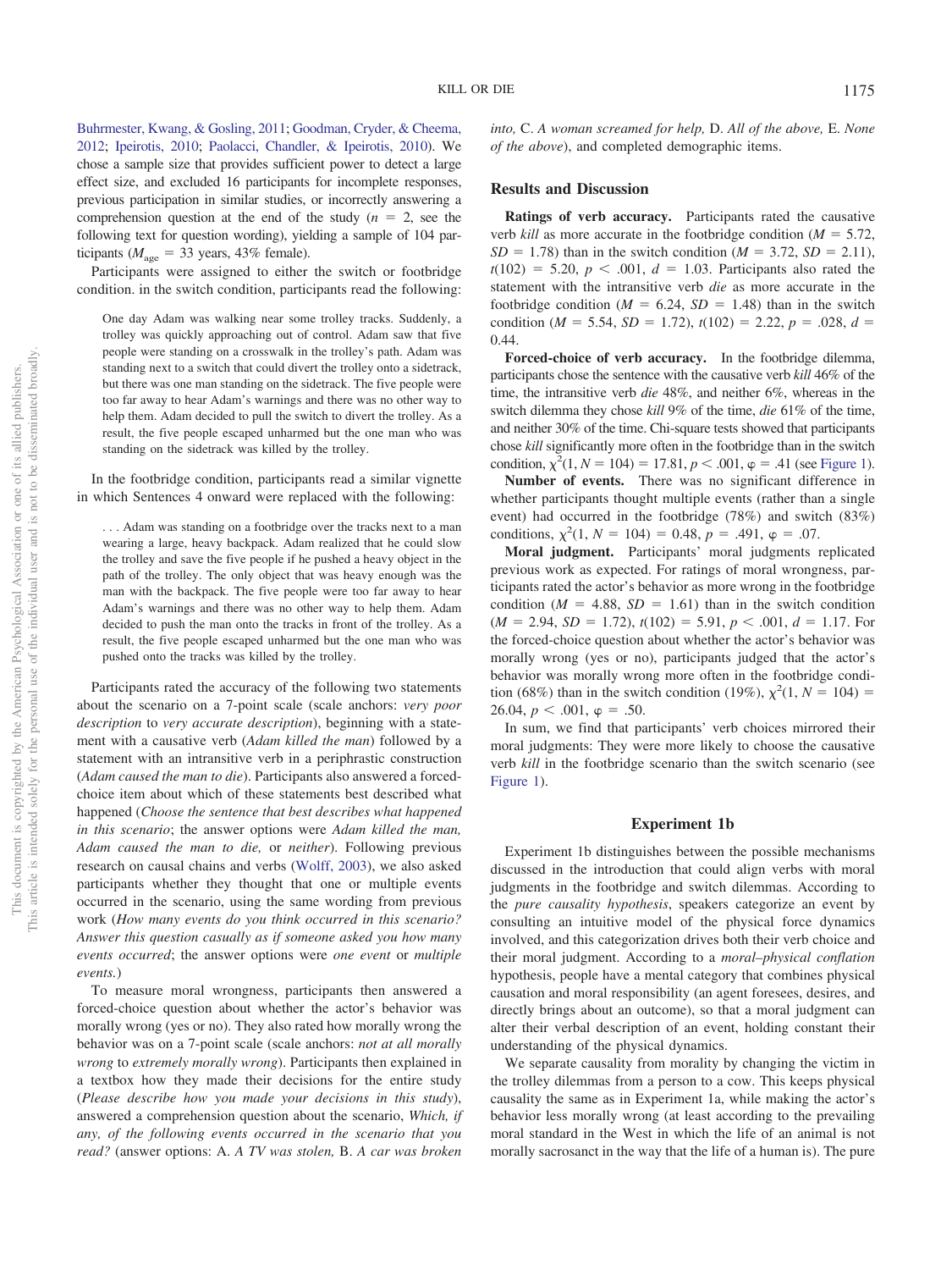

<span id="page-3-0"></span>*Figure 1.* Participants' moral judgments and choice of the verb *kill* (vs. *die* or neither) for Experiments 1a (a), 1b (b), 2a (c), and 2b (d).

causality hypothesis predicts that verb choice will show the same footbridge-switch difference as in Experiment 1a because the difference in causal structure is the same. Alternatively, the moral– physical conflation hypothesis predicts that participants will show no footbridge-switch difference in verb choice if there is no difference in moral wrongness.

## **Method**

We recruited participants using Amazon's Mechanical Turk, choosing a sample size that provides sufficient power to detect a large effect size. We excluded 18 participants for incomplete responses, previous participation in similar studies, or incorrectly answering the same comprehension question as in Experiment 1a  $(n = 4)$ , yielding a sample of 102 participants  $(M<sub>age</sub> = 34$  years, 53% female). The experimental design and stimuli were the same as in Experiment 1a, except the victim was changed from a man to a cow.

#### **Results and Discussion**

**Ratings of verb accuracy.** Participants rated the causative verb *kill* as more accurate in the footbridge condition ( $M = 4.98$ ,  $SD = 1.95$ ) than in the switch condition ( $M = 3.94$ ,  $SD = 2.32$ ),  $t(100) = 2.46, p = .015, d = 0.49$ . Participants' ratings for the intransitive verb *die* did not differ between the footbridge condi- $\text{tion } (M = 6.25, SD = 1.19) \text{ and switch condition } (M = 5.96, SD = 1.19)$ 1.61),  $t(100) = 1.03$ ,  $p = .307$ ,  $d = 0.21$ .

**Forced-choice of verb accuracy.** In the footbridge dilemma, participants chose the sentence with the causative verb *kill* 11% of the time, the intransitive verb *die* 79% of the time, and neither 9% of the time, whereas in the switch dilemma they chose *kill* 4% of the time, *die* 78% of the time, and neither 18% of the time; the proportion choosing *kill* did not differ between conditions ( $p =$ .272, Fisher's exact test; see [Figure 1\)](#page-3-0).

**Number of events.** There was no significant difference in whether participants thought multiple events (rather than a single event) had occurred in the footbridge (68%) and switch (71%) conditions,  $\chi^2(1, N = 102) = 0.08$ ,  $p = .779$ ,  $\varphi = .03$ .

**Moral judgment.** Participants' wrongness judgments confirmed that changing the sacrificed victim to a cow muted the moral differences between footbridge and switch scenarios. For ratings of moral wrongness, participants rated the actor's behavior as more wrong in the footbridge condition  $(M = 1.87, SD = 1.13)$ than in the switch condition ( $M = 1.39$ ,  $SD = 0.53$ ),  $t(100) = 2.71$ ,  $p = 0.008$ ,  $d = 0.54$ , although these ratings were much lower than in Experiment 1a (footbridge: 4.88, switch: 2.94). For the forced-choice question about whether the actor's behavior was morally wrong (yes or no), wrongness judgments did not differ between the footbridge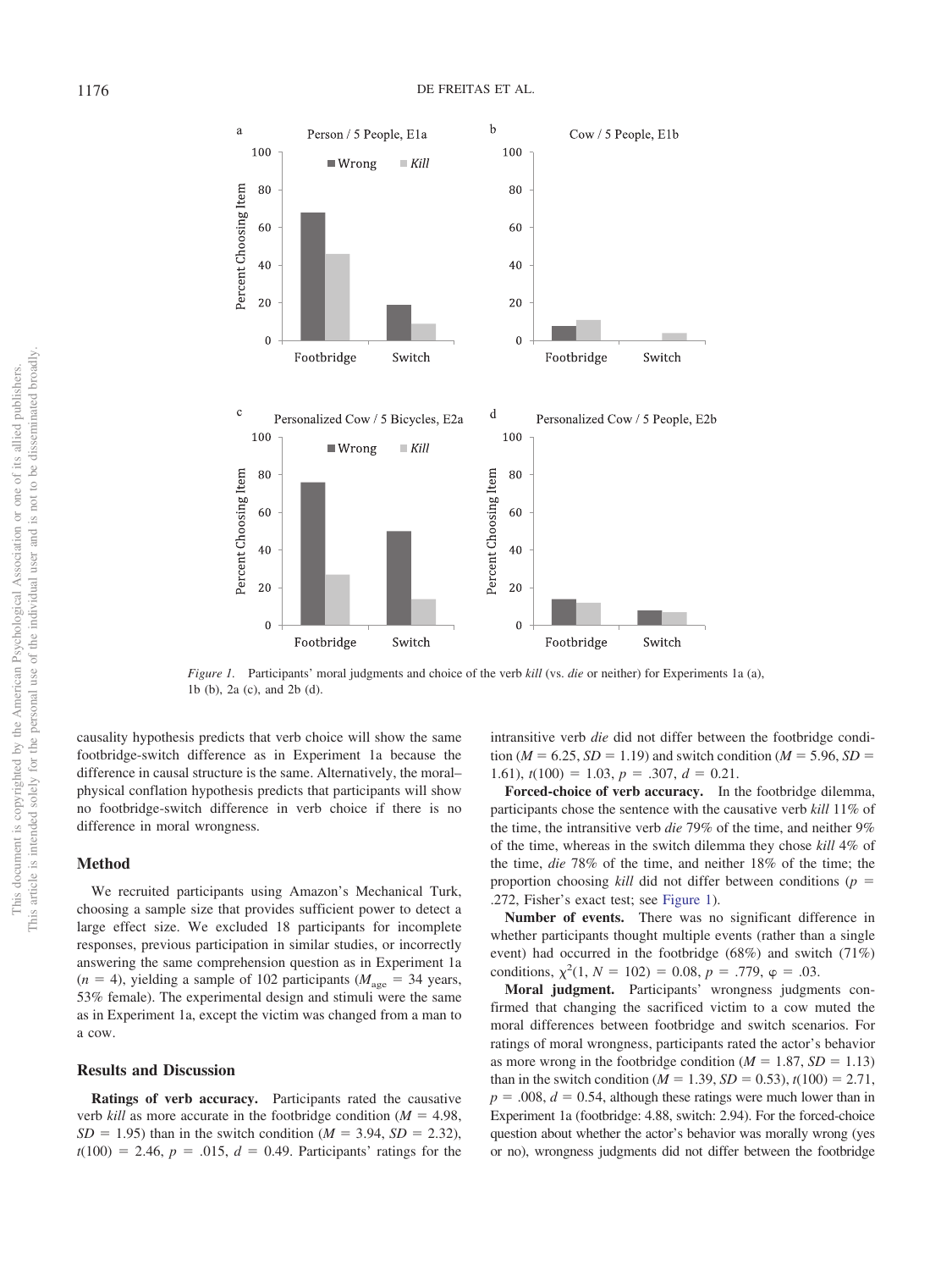condition (8%) and switch condition (0%;  $p = .119$ , Fisher's exact test). These percentages were much lower than in Experiment 1a (footbridge: 68%, switch: 19%), confirming that most participants viewed sacrificing a cow to save five people as morally permissible.

In short, we found that simply changing the victim from "man" to "cow" was sufficient to alter which verbs participants chose to describe the physical event (see [Figure 1\)](#page-3-0). Specifically, a large majority of participants in both scenarios preferred the intransitive verb *die* over the causative verb *kill*. This shows that verb choice is sensitive not only to the causal structure of a scenario but also to the intuitive wrongness of the action, supporting the moral–physical conflation hypothesis, in which people who condemn an action portray its causal dynamics as more direct and intentional to support their accusation, using causative verbs to convey this condemnation. Recall that the physical difference between the footbridge and switch conditions pushing the victim or pulling a switch—was identical to the original scenarios used in Experiment 1a. Yet participants did not tend to choose the causative verb *kill* for pushing the cow to save five people, whereas they did for pushing the man to save five people, consistent with the moral–physical hypothesis that diminishing wrongness also diminishes the choice of the causative verb.

#### **Experiment 2a**

Experiment 2a further tests the moral–physical conflation hypothesis by changing the circumstances of the dilemmas to make sacrificing the cow morally wrong. Specifically, we changed the rescuees from people to bicycles, and we personalized the cow. We expected participants to judge sacrificing a special cow to save five bicycles to be morally wrong, and more so for the footbridge case. Critically, the moral–physical conflation hypothesis predicts that the greater wrongness in the footbridge case will lead to a parallel increase in participants' choices of the causative verb *kill*.

#### **Method**

We recruited participants using Amazon's Mechanical Turk, choosing a sample size that provides sufficient power to detect a large effect size. We excluded 13 participants for incomplete responses, previous participation in similar studies, or incorrectly answering a comprehension question at the end of the study  $(n =$ 2), yielding a sample of 147 participants ( $M_{\text{age}} = 32$  years, 35% female). The experimental design and stimuli were the same as in Experiment 1, except that the victim was a personalized cow named "Lucy," who was sacrificed to save five bicycles. We personalized the cow to increase empathy and the immorality of sacrificing the cow, motivated by recent public outrage about the killing of a lion named Cecil [\(McLaughlin, 2015\)](#page-8-12).

Participants were assigned to either the switch or footbridge condition. In the switch condition, participants read the following:

One day Adam was walking near some trolley tracks. Suddenly, a trolley was quickly approaching out of control. Adam saw that five bicycles were standing on a crosswalk in the trolley's path. Adam was standing next to a switch that could divert the trolley onto a sidetrack, but there was one cow, named Lucy, standing on the side track. Lucy was dearly loved by the community and was well-known for her gentle demeanor and for raising many of the young cows in the town. The five bicycles were too far away and there was no other way to save them. Adam decided to pull the switch to divert the trolley. As

a result, the five bicycles escaped undamaged but Lucy, who was standing on the sidetrack, was killed by the trolley.

In the footbridge condition, participants read the following:

One day Adam was walking near some trolley tracks. Suddenly, a trolley was quickly approaching out of control. Adam saw that five bicycles were standing on a crosswalk in the trolley's path. Adam was standing on a footbridge over the tracks next to a large cow, named Lucy. Lucy was dearly loved by the community and was well-known for her gentle demeanor and for raising many of the young cows in the town. Adam realized that he could slow the trolley and save the five bicycles if he pushed a heavy object in the path of the trolley. The only object that was heavy enough was Lucy the cow. The five bicycles were too far away and there was no other way to save them. Adam decided to push Lucy onto the tracks in front of the trolley. As a result, the five bicycles escaped undamaged and Lucy, who was pushed onto the tracks, was killed by the trolley.

#### **Results and Discussion**

**Ratings of verb accuracy.** Participants rated the causative verb *kill* as more accurate in the footbridge condition ( $M = 5.77$ ,  $SD = 1.78$ ) than in the switch condition (*M* = 4.83, *SD* = 2.14),  $t(145) = 2.90, p = .004, d = 0.48$ . Participants also rated the intransitive verb *die* as more accurate in the footbridge condition  $(M = 6.52, SD = 0.95)$  than in the switch condition  $(M = 5.82,$  $SD = 1.68$ ,  $t(145) = 3.13$ ,  $p = .002$ ,  $d = 0.52$ .

**Forced-choice of verb accuracy.** In the footbridge dilemma, participants chose the sentence with the causative verb *kill* 27% of the time, the intransitive verb *die* 72% of the time, and neither 1% of the time, whereas in the switch dilemma they chose *kill* 14% of the time, *die* 69% of the time, and neither 17% of the time; participants chose *kill* significantly more often in the footbridge than switch condition,  $\chi^2(1, N = 147) = 3.69, p = .054, \varphi = .14$ (see [Figure 1\)](#page-3-0).

**Number of events.** There was no significant difference in whether participants thought multiple events (rather than a single event) had occurred in the footbridge (60%) and switch (61%) conditions,  $\chi^2(1, N = 147) = 0.00, p = 1, \varphi = .00$ .

**Moral judgment.** Participants' moral judgments showed the footbridge-switch difference as expected. For ratings of moral wrongness, participants rated the actor's behavior as more wrong in the footbridge condition  $(M = 5.05, SD = 2.05)$  than in the switch condition ( $M = 3.96$ ,  $SD = 2.35$ ),  $t(145) = 3.01$ ,  $p = .003$ ,  $d = 0.50$ . For the forced-choice question about whether the actor's behavior was morally wrong (yes or no), participants judged the actor's behavior (sacrificing a personalized cow to save five bicycles) to be morally wrong more often in the footbridge condition (76%) than in the switch condition (50%),  $\chi^2(1, N = 147)$  = 10.69,  $p = .001$ ,  $\varphi = .26$ .

In sum, we find that when sacrificing a cow is morally questionable, participants attribute greater moral wrongness in the footbridge than switch case, and critically, they show a parallel increase in their choice of the causative verb *kill* (see [Figure 1\)](#page-3-0).

#### **Experiment 2b**

In Experiment 2b, we further test whether people's moral judgments are conflated with causality by reducing the moral wrongness of killing a personalized cow. We use the same dilemmas as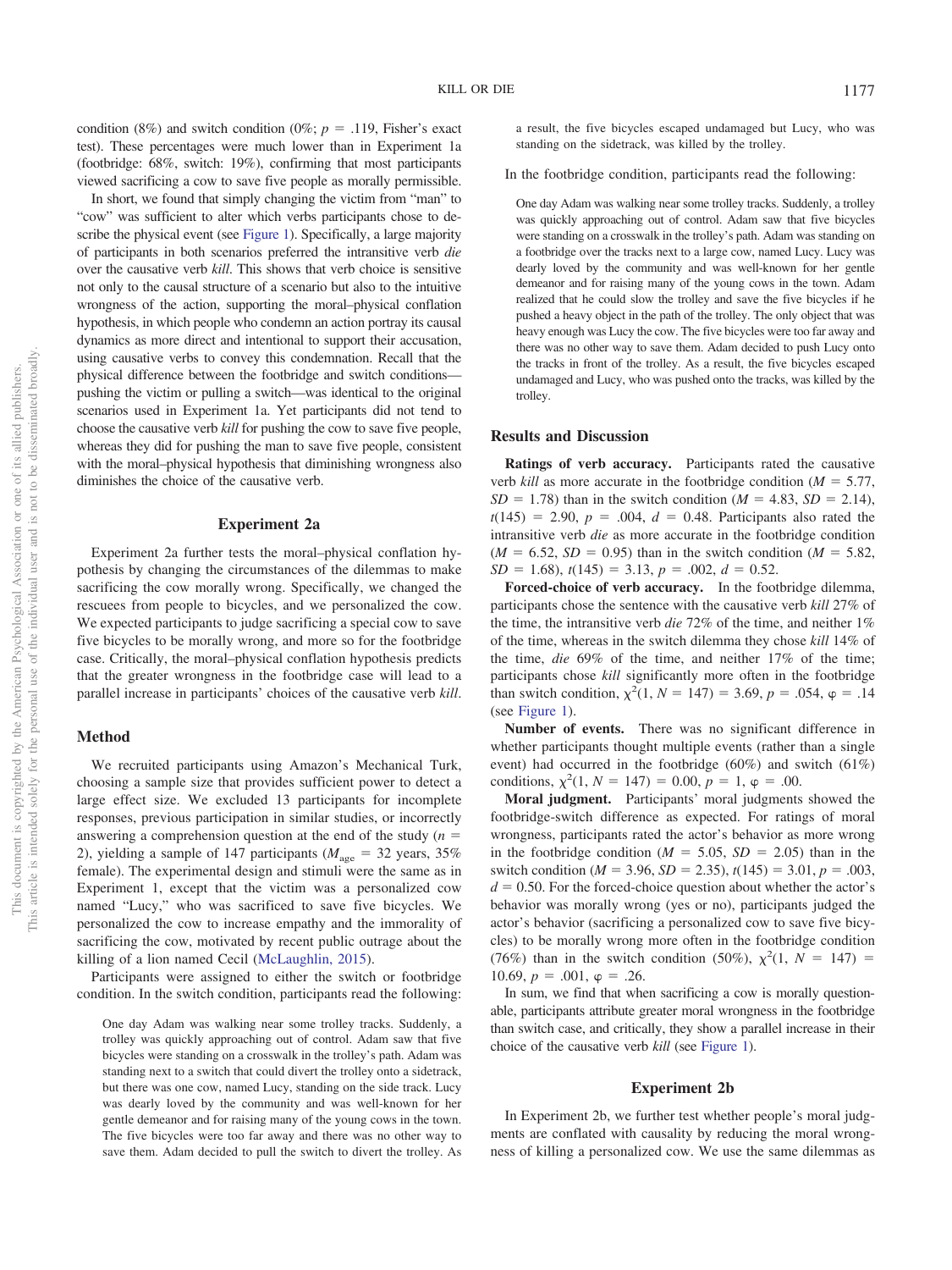in Experiment 2a but change the rescuees from bicycles back to people. We expect participants to view sacrificing the personalized cow as justified when saving five people, and if so, the moral– physical conflation hypothesis predicts reduced differences between footbridge and switch conditions in participants' verb choices. This test also allows us to confirm that the pattern of differences found in Experiment 2a was specifically due to the wrongness of killing a personalized cow to protect bicycles, rather than the wrongness of killing a personalizing cow alone. Hence, we expect to see a similar pattern of results with sacrificing a personalized cow to save five people as we saw with sacrificing a generic cow to save five people in Experiment 1b.

#### **Method**

We recruited participants using Amazon's Mechanical Turk, choosing a sample size that provides sufficient power to detect a large effect size. We excluded 12 participants for incomplete responses, previous participation in similar studies, or incorrectly answering a comprehension question at the end of the study  $(n = 2)$ , yielding a sample of 148 participants ( $M_{\text{age}} = 35$  years, 56% female). The experimental design and stimuli were the same as in Experiment 2a, except that the rescuees were people instead of bicycles.

#### **Results and Discussion**

**Ratings of verb accuracy.** Participants' ratings for the causative verb differed between the footbridge  $(M = 4.84, SD = 1.97)$ and switch conditions ( $M = 3.93$ ,  $SD = 2.03$ ),  $t(146) = 2.75$ ,  $p =$  $.007, d = 0.45$ , but the difference was smaller than in Experiment 2a, and the verb accuracy ratings were lower overall. Participants' ratings for the intransitive verb *die* did not differ between the footbridge condition ( $M = 5.92$ ,  $SD = 1.62$ ) and the switch condition ( $M =$ 5.65,  $SD = 1.58$ ,  $t(146) = 1.00$ ,  $p = .317$ ,  $d = 0.17$ .

**Forced-choice of verb accuracy.** In the footbridge dilemma participants chose the sentence with the causative verb *kill* 12% of the time, the intransitive verb *die* 79% of the time, and neither 8% of the time, whereas in the switch dilemma they chose *kill* 7% of the time, *die* 79% of the time, and neither 15% of the time; the proportion choosing *kill* did not significantly differ between conditions,  $\chi^2(1, N = 148) = 1.38$ ,  $p = .239$ ,  $\varphi = .07$  (see [Figure 1\)](#page-3-0).

**Number of events.** There was no significant difference in whether participants thought multiple events (rather than a single event) had occurred in the footbridge (60%) and switch (76%) conditions,  $\chi^2(1, N = 148) = 3.53, p = .060, \varphi = .15.$ 

**Moral judgment.** Participants' wrongness judgments confirmed that changing the rescues from bicycles to people muted the moral differences between footbridge and switch scenarios. For ratings of moral wrongness, participants ratings did differ significantly between the footbridge condition  $(M = 2.41, SD = 1.75)$ and the switch condition ( $M = 1.85$ ,  $SD = 1.45$ ),  $t(146) = 2.12$ ,  $p = 0.036$ ,  $d = 0.35$ , though the ratings were much lower overall compared to when the cow was sacrificed to save bicycles in Experiment 2a. For the forced-choice question about whether the actor's behavior was morally wrong (yes or no), participants' wrongness judgments of the actor's behavior (sacrificing a personalized cow to save five people) did not differ significantly between the footbridge (14%) and switch conditions (8%),  $\chi^2(1, 1)$  $N = 148$ ) = 1.25,  $p = .264$ ,  $\varphi = .07$  (see [Figure 1\)](#page-3-0). These

percentages confirmed that most participants viewed sacrificing a personalized cow to save five people as morally permissible.

In sum, we found that reducing the moral wrongness of the actor's behavior, in this case by sacrificing a personalized cow to save people (rather than bicycles), also muted differences in the verbs people used to describe the events. Taken together, Experiments 2a and 2b indicate that when people condemn an action, they construe the causal role of the actor as direct and intended, but when they want to condone an action, they choose verbs that convey indirect causality. Because, once again, the physical causal structure was the same as in Experiment 2a when bicycles (rather than people) were at stake, these data are not adequately accounted for by the pure causality hypothesis. Instead, they support the moral–physical conflation hypothesis, in which changes in moral wrongness affect the verbs people choose to describe the action.

#### **Experiment 3**

Experiment 3 tests whether the basic footbridge-switch difference in verb choice also appears in participants' spontaneous verb usage. Previous research on causality and verb choice typically presents participants with preset sentences which they rate or select (e.g., [Wolff, 2003,](#page-8-4) [2007\)](#page-8-5). Hence, we adopted the same methodology in Experiments 1 and 2. These methods offer greater experimental control than examining spontaneous speech because there are typically a large number of ways that a speaker can describe events. Previous research has commonly assumed that participants' evaluations of preset sentences will also capture patterns in spontaneous language use.

However, it is possible that the preset sentences might not reflect what participants would spontaneously produce. Hence, in Experiment 3 we examine verb choice in a more naturalistic production experiment, in which participants are asked to simply write a sentence justifying the moral judgment that they made. We expected that these sentences would be more rich in content and nuanced than the preset sentences. Even so, we can observe whether participants spontaneously produce sentences that are similar to those used in Experiments 1 and 2, with a single causative verb *kill* or a periphrastic construction. Further, we can test whether verb usage differs across footbridge and switch dilemmas, as in the previous experiments with preset sentences.

## **Method**

We recruited participants using Amazon's Mechanical Turk. We excluded 9 participants for incomplete responses, previous participation in similar studies, or incorrectly answering a comprehension question at the end of the study  $(n = 4)$ , yielding a sample of 111 participants ( $M_{\text{age}} = 38$  years, 58% female).

The experimental vignettes were the same as in Experiment 1a. Participants received either the footbridge or switch dilemma. Participants answered whether they thought the agent was guilty of murder (*Is Adam guilty of murder?* yes or no) and then explained their response (*Please explain your answer in one short sentence.*). These questions were designed to elicit participants' spontaneous descriptions of the relevant events in a natural way. Last, participants answered the same comprehension and demographic items as in previous experiments.

Two independent coders, who were blind to condition and the hypotheses, categorized participants' sentences according to a rubric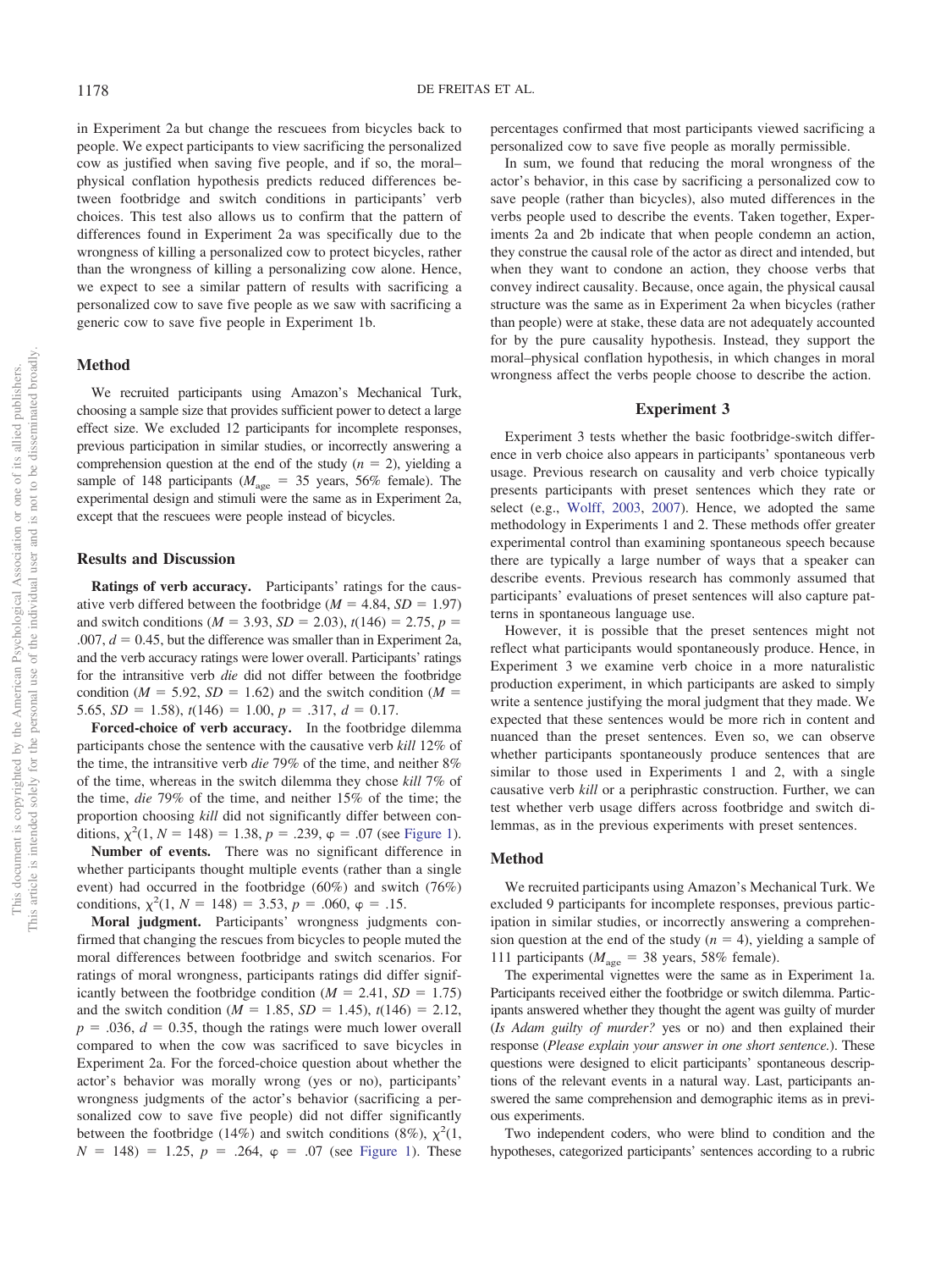(see the [Appendix](#page-8-13) for the complete coding instructions). Participants' responses were combined across conditions and randomly resorted for coding. The coders used the following five categories: one category for a causative verb *kill*, three categories for different kinds of indirect verbs (the intransitive verb *die* with and without a separate causative verb, and a clause with an inanimate subject like "trolley"), and a last category for sentences that did not fit the main categories. (Coders could select more than one category if they applied to different parts of a sentence but they only agreed on one such sentence.) Coders received instructive feedback on the first 20 sentences from one of the authors, who was blind to condition for these sentences. Intercoder reliability for the full set of sentences was high, coders selected the same category for 92 of the 111 responses, giving a Cohen's kappa value of .74. For analysis, we excluded the 19 cases in which coders chose different categories, yielding 92 final responses for analysis. The full coded dataset is available in the online supplemental material.

## **Results and Discussion**

**Forced-choice of the actor's guilt.** As expected, participants judged that the actor was guilty of murder more often in the footbridge condition (90%) than in the switch condition (23%),  $\chi^2(1, N = 92) = 42.02, p < .001, \varphi = .65.$ 

**Production of direct verbs.** For verb choice, we found that participants' sentences used a lexical causative 58% of the time in the footbridge dilemma versus 4% in the switch dilemma. Chisquare tests showed that participants chose *kill* significantly more often in the footbridge than in the switch condition,  $\chi^2(1, N =$  $92$ ) = 30.22,  $p < .001$ ,  $\varphi = .55$  (see [Figure 2\)](#page-6-0). Participants wrote sentences like the following: "He willfully, knowingly murdered him. The motive doesn't matter" and "He still killed a man regardless of saving five lives."

**Production of indirect verbs.** In contrast, we did not find significant differences across conditions for the three indirect verb categories: intransitive verb with a separate causative verb, 15% (footbridge) versus 11% (switch),  $\chi^2(1, N = 92) = 0.21, p = .647$ ,  $\varphi = 0.02$ ; intransitive verb without a separate causative, 2% versus 0%,  $\chi^2(1, N = 92) = 0.93$ ,  $p = .336$ ,  $\varphi = 0.00$ ; and clause with



<span id="page-6-0"></span>*Figure 2.* Participants' judgments about whether the agent was guilty of murder and their usage of a single causative verb for *kill* to describe the agent's action in Experiment 3.

inanimate subject, 0% versus 5%,  $\chi^2(1, N = 92) = 2.23, p = .135,$  $\varphi = .08$ . There was also no significant difference when we grouped these three categories into a single indirect verb category, 17% versus  $16\%, \chi^2(1, N = 92) = 0.01, p = .922, \varphi = .00$ . Some examples of sentences that used indirect verbs include, "He took positive action to cause the death of another" and "He caused a man to die." Last, participants were less likely to write sentences in the "other" category for the footbridge (27%) than switch (80%) condition,  $\chi^2(1, N = 92) = 25.32, p < .001, \varphi = .50$ . Evidently, sentences in the switch condition were much more likely to be described without referring to killing or death at all. Many of these sentences tended to describe the difficulty of the agent's decision, emphasize that the agent did not intend to kill, and/or exonerate the agent in some way. For example, "He saved four people, made a very tough decision," "This is a blurry line, but he did not intend to kill someone. He tried to save others' lives," and "People were going to die anyway. He reduced the fatalities."

To summarize, participants spontaneously produced sentences using verbs that reflected the same distinction between direct and indirect causality, and these verb choices mirrored participants' moral judgments. Supporting the methods used in Experiments 1 and 2, we found that nontrivial proportions of participants spontaneously used both verb constructions that were used as stimuli in Experiments 1 and 2. Moreover, we observed greater use of a single causative verb *kill* in the footbridge dilemma than the switch dilemma, replicating this basic effect with a language production task.

#### **General Discussion**

The cumulative results of Experiments 1 through 3 show that the causal dynamics of a moral situation can influence the verbs people use to describe it. Yet these verb choices are also sensitive to other determinants of the moral gravity of the action. Roughly half of participants chose *kill* to describe the actor's behavior in the footbridge dilemma, but after we changed the victim from a person to a cow, only 11% of participants chose *kill* (Experiment 1). Experiment 2 further confirmed that participants were unlikely to use the causative verb *kill* if they believed the actor's behavior was morally justifiable. In these cases, even pushing the victim off the footbridge was described as though it was an indirect cause of death, perhaps because the impact of the trolley was now construed as the more immediate cause. Yet, when participants viewed the same pushing act as immoral, they were more likely to choose the causative verb *kill* to match their condemnation. These effects were not merely an artifact of providing preset sentences to participants: Experiment 3 showed that participants' own spontaneously written sentences showed the same asymmetry in verb choice based on moral judgment.

This pattern of results points to the existence of event categories that combine elements of physical causation (relatively direct, without intervening potent links) with elements of moral responsibility (foreseeing and intending a momentous outcome). A causative verb such as *kill* efficiently picks out moral transgressions from accidental, incidental, or inconsequential events, and communicating this choice of event category can be used rhetorically and tendentiously to influence how others behave [\(Pinker, 2007\)](#page-8-1). When expressing a public protest, weaving a narrative before a jury, crafting a newspaper headline, or gossiping about everyday offenses, people can choose a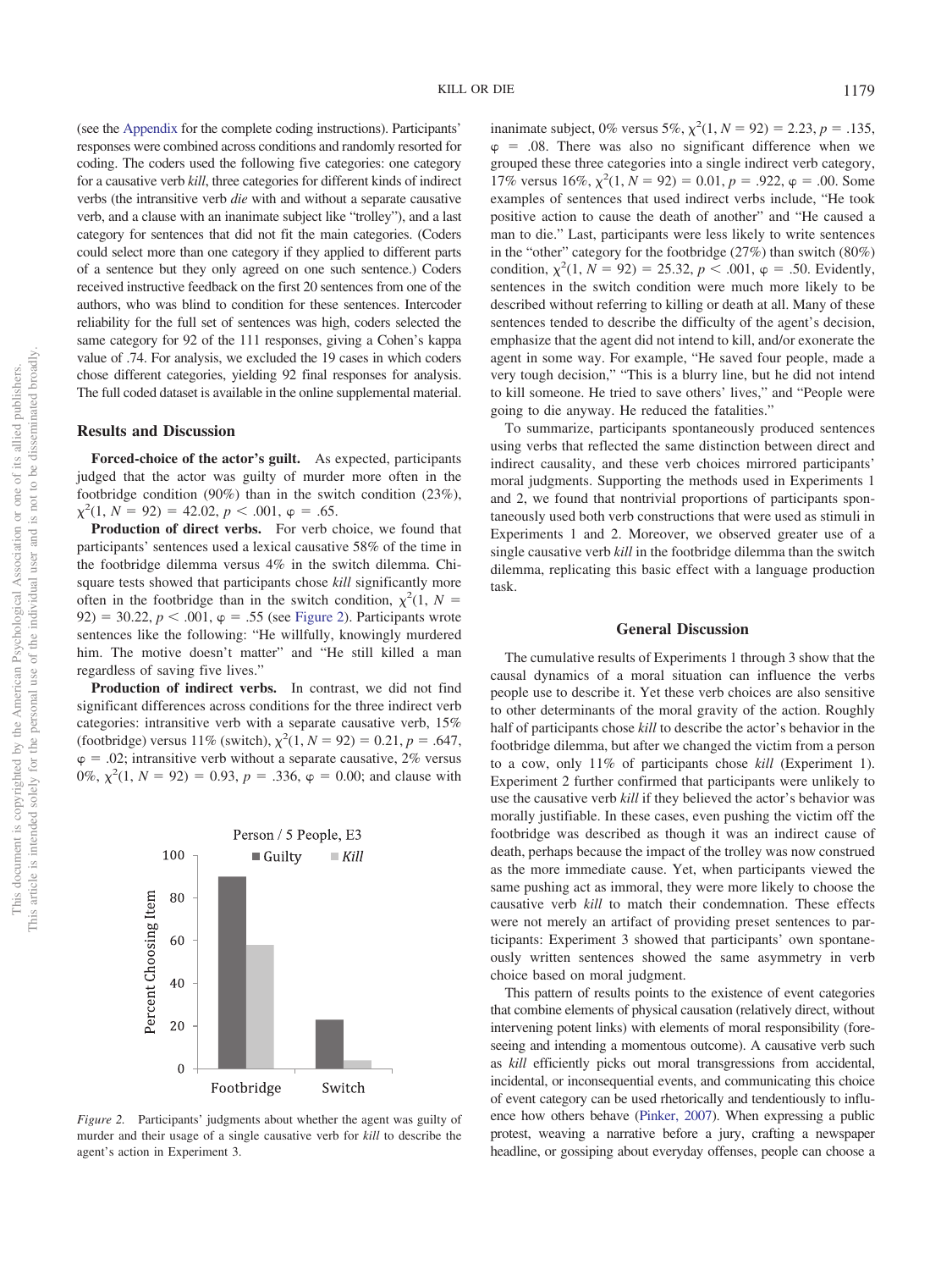lexical causative verb that implicates intentional, direct causality to bolster their moral accusation, as in *That surgeon killed my husband* or the famous 1960s Vietnam protest chant, "Hey, hey, LBJ, how many kids did you kill today?" Conversely, they will opt for periphrastic constructions containing generic causative verbs such as *make, lead to*, or *result in* when they seek to conceal agency and hence responsibility, as in the notorious euphemism *caused collateral damage* and the evasive *mistakes were made.* We conclude that the potency of verbs in such incidences and in moral reasoning more generally is due to the existence of cognitive categories which are essential in social discourse by singling out events for which speakers feel they have a right to hold the agents morally responsible, namely events whose outcomes are foreseen, intended, and directly caused without an intervening causal force.

This influence of morality on verb choice is predicted by the moral–physical conflation hypothesis. The pure causality hypothesis, in contrast, emphasizes only the physics of the interaction, and so cannot account for the large effect of moral judgment on verb choice. This is not to say that physics does not also play an important role. Previous research already showed that physical causality affects verb choice (e.g., [Wolff, 2003,](#page-8-4) [2007\)](#page-8-5). Indeed, the fact that participants chose verbs that portray a more direct and hence culpable physical role for the agent implies that they expect listeners' moral judgments to be swayed by physical causality. The novelty of the current contribution can thus be summarized in two mutually reinforcing discoveries: (a) moral judgments influence verb choice, and (b) verb choice, in turn, can reveal how moral judgments interact with causal cognition.

One interesting question about the present results is why participants tended to judge the footbridge actor as wrong more often, overall, than they chose *kill* over *cause to die*. That is, why did some participants condemn the agent but still show some resistance to saying he killed the victim? This reluctance might reflect how people grapple with the dilemma. Although they judge that killing a man is wrong, they also understand that the intention behind it was to save five lives. The forced-choice wrongness measure did not allow participants to express these mixed feelings, whereas some who judged the action as wrong might have still felt that the *cause to die* sentence better captured their mixture of judgment and understanding of good intentions. Furthermore, because *cause to die* can be an acceptable description for both direct and indirect causation [\(Wolff, 2003\)](#page-8-4), participants did not need to choose *kill* unless they wanted to emphasize direct causation.

One question for future work is how people choose verbs in the midst of communication, debate, and negotiation about moral wrongdoing. The present experiments used simple, controlled tasks in which participants evaluated sentences or explained their judgments in a single statement. Even in this minimal social context, moral judgment influenced verb choice. However, the interactions between verbs, causality, and moral judgment are likely to be even more complex in back-and-forth dialogue about an agent's behavior. For instance, a speaker might exaggerate direct verbs to threaten condemnation or to recruit others against the accused. Alternatively, a speaker could offer indirect verbs to convey a willingness to compromise and assign only moderate responsibility to the agent. Finally, future research can examine other morally relevant verbs in addition to *kill* and *die.* Although there are not many mutually exclusive verb pairs like *kill* and *die,* there are many examples of lexical versus periphrastic causatives with the same verbs, sometimes in the passive or intransitive

form, which may be contrasted for rhetorical or moral effect, for example, *Mike injured him* versus *Mike caused/allowed him to be injured* and *Sally broke the bicycle* versus *Sally caused the bicycle to break.* More generally, we believe that the intersection between moral psychology and psycholinguistics can explain many word choices in language production, and holds the promise of illuminating issues in the study of composition, rhetoric, persuasion, and style.

#### **References**

- <span id="page-7-9"></span>Alicke, M. D. (1992). Culpable causation. *Journal of Personality and Social Psychology, 63,* 368 –378. [http://dx.doi.org/10.1037/0022-3514](http://dx.doi.org/10.1037/0022-3514.63.3.368) [.63.3.368](http://dx.doi.org/10.1037/0022-3514.63.3.368)
- <span id="page-7-13"></span>Berinsky, A. J., Huber, G. A., & Lenz, G. S. (2012). Evaluating online labor markets for experimental research: Amazon.com's Mechanical turk. *Political Analysis, 20,* 351–368. <http://dx.doi.org/10.1093/pan/mpr057>
- <span id="page-7-14"></span>Buhrmester, M., Kwang, T., & Gosling, S. D. (2011). Amazon's Mechanical Turk: A new source of inexpensive, yet high-quality data? *Perspectives on Psychological Science, 6,* 3–5. [http://dx.doi.org/10.1177/](http://dx.doi.org/10.1177/1745691610393980) [1745691610393980](http://dx.doi.org/10.1177/1745691610393980)
- <span id="page-7-3"></span>De Freitas, J., & Johnson, S. G. B. (2015). Behaviorist thinking in judgments of wrongness, punishment, and blame. In D. C. Noelle, R. Dale, A. S. Warlaumont, J. Yoshimi, T. Matlock, C. D. Jennings, & P. P. Maglio (Eds.), In *Proceedings of the 37th annual conference of the Cognitive Science Society* (pp. 524 –529). Austin, TX: Cognitive Science Society.
- <span id="page-7-10"></span>DeScioli, P., Bruening, R., & Kurzban, R. (2011). The omission effect in moral cognition: Toward a functional explanation. *Evolution and Human Behavior, 32,* 204 –215. [http://dx.doi.org/10.1016/j.evolhumbehav.2011](http://dx.doi.org/10.1016/j.evolhumbehav.2011.01.003) [.01.003](http://dx.doi.org/10.1016/j.evolhumbehav.2011.01.003)
- <span id="page-7-6"></span>DeScioli, P., & Kurzban, R. (2009). Mysteries of morality. *Cognition, 112,* 281–299. <http://dx.doi.org/10.1016/j.cognition.2009.05.008>
- <span id="page-7-7"></span>DeScioli, P., & Kurzban, R. (2013). A solution to the mysteries of morality. *Psychological Bulletin, 139,* 477– 496. [http://dx.doi.org/10.1037/](http://dx.doi.org/10.1037/a0029065) [a0029065](http://dx.doi.org/10.1037/a0029065)
- <span id="page-7-4"></span>Foot, P. (1978). *Virtues and vices and other essays in moral philosophy*. Berkeley, CA: University of California Press.
- <span id="page-7-1"></span>Gergely, G., & Bever, T. G. (1986). Related intuitions and the mental representation of causative verbs in adults and children. *Cognition, 23,* 211–277.
- <span id="page-7-2"></span>Goldberg, A. E. (2001). Patient arguments of causative verbs can be omitted: The role of information structure in argument distribution. *Language Sciences, 23,* 503–524.
- <span id="page-7-15"></span>Goodman, J. K., Cryder, C. E., & Cheema, A. (2012). Data collection in a flat world: The strengths and weaknesses of Mechanical Turk samples. *Journal of Behavioral Decision Making, 26,* 213–224. [http://dx.doi.org/](http://dx.doi.org/10.1002/bdm.1753) [10.1002/bdm.1753](http://dx.doi.org/10.1002/bdm.1753)
- <span id="page-7-12"></span>Greene, J. (2014). *Moral tribes: Emotion, reason and the gap between us and them*. New York, NY: Penguin.
- <span id="page-7-8"></span>Greene, J. D., Sommerville, R. B., Nystrom, L. E., Darley, J. M., & Cohen, J. D. (2001). An fMRI investigation of emotional engagement in moral judgment. *Science, 293,* 2105–2108. [http://dx.doi.org/10.1126/science](http://dx.doi.org/10.1126/science.1062872) [.1062872](http://dx.doi.org/10.1126/science.1062872)
- <span id="page-7-11"></span>Haidt, J. (2001). The emotional dog and its rational tail: A social intuitionist approach to moral judgment. *Psychological Review, 108,* 814 – 834. <http://dx.doi.org/10.1037/0033-295X.108.4.814>
- <span id="page-7-0"></span>Haspelmath, M. (1993). More on the typology of inchoative/causative verb alternations. In B. Comrie & M. Polinsky (Eds.), *Causatives and transitivity*. Amsterdam, the Netherlands: John Benjamins. [http://dx.doi.org/](http://dx.doi.org/10.1075/slcs.23.05has) [10.1075/slcs.23.05has](http://dx.doi.org/10.1075/slcs.23.05has)
- <span id="page-7-5"></span>Hauser, M., Cushman, F., Young, L., Kang-Xing Jin, R., & Mikhail, J. (2007). A dissociation between moral judgments and justifications. *Mind & Language, 22,* 1–21. [http://dx.doi.org/10.1111/j.1468-0017.2006](http://dx.doi.org/10.1111/j.1468-0017.2006.00297.x) [.00297.x](http://dx.doi.org/10.1111/j.1468-0017.2006.00297.x)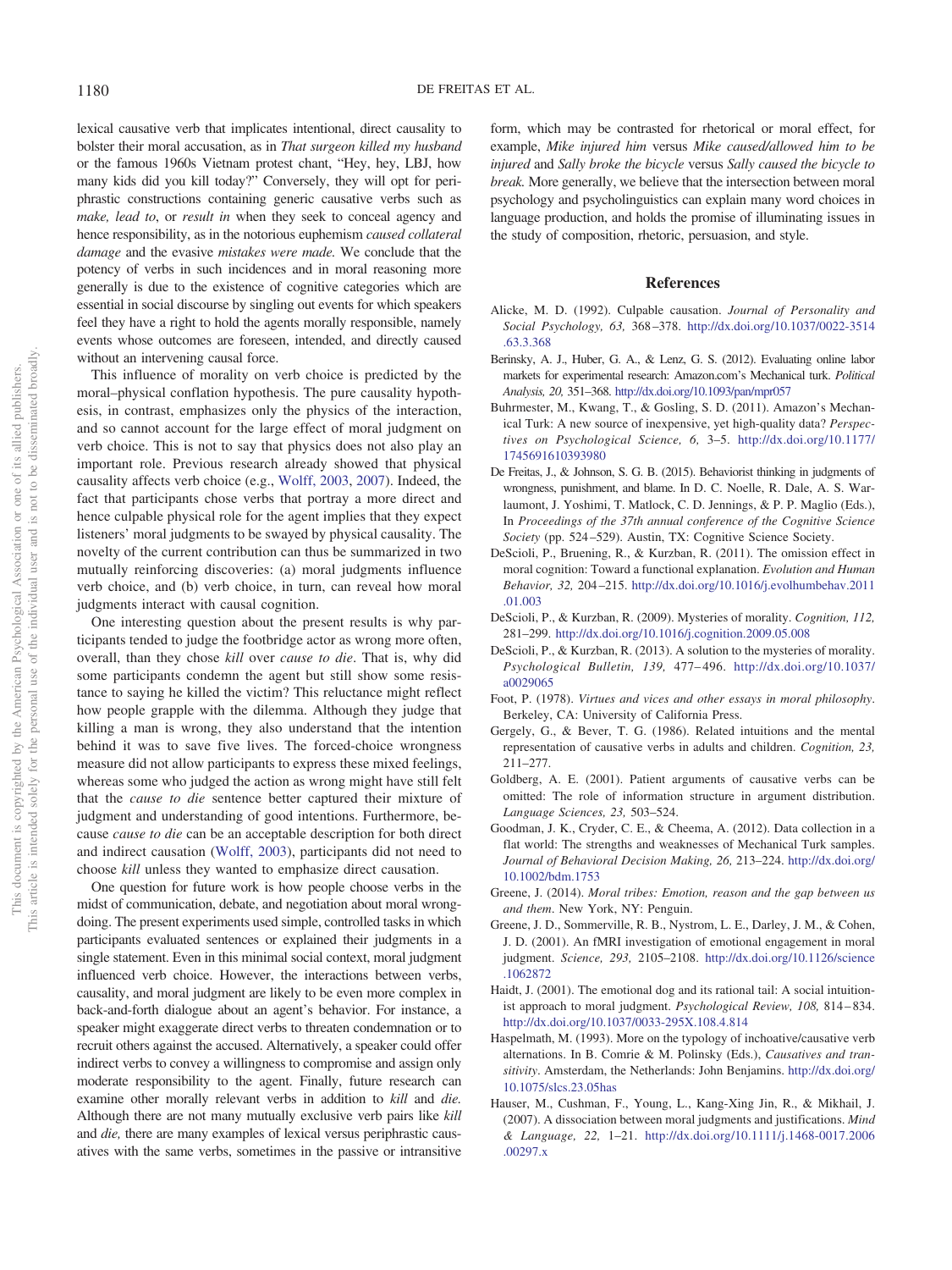- <span id="page-8-10"></span>Ipeirotis, P. (2010). *The new demographics of Mechanical Turk*. Retrieved from [http://www.behind-the-enemy-lines.com/2010/03/new-demo](http://www.behind-the-enemy-lines.com/2010/03/new-demographics-of-mechanical-turk.html) [graphics-of-mechanical-turk.html](http://www.behind-the-enemy-lines.com/2010/03/new-demographics-of-mechanical-turk.html)
- <span id="page-8-9"></span>Knobe, J. (2005). Theory of mind and moral cognition: Exploring the connections. *Trends in Cognitive Sciences, 9,* 357–359. [http://dx.doi.org/](http://dx.doi.org/10.1016/j.tics.2005.06.011) [10.1016/j.tics.2005.06.011](http://dx.doi.org/10.1016/j.tics.2005.06.011)
- <span id="page-8-7"></span>Kurzban, R., DeScioli, P., & Fein, D. (2012). Hamilton vs. Kant: Pitting adaptations for altruism against adaptations for moral judgment. *Evolution and Human Behavior, 33,* 323–333. [http://dx.doi.org/10.1016/j](http://dx.doi.org/10.1016/j.evolhumbehav.2011.11.002) [.evolhumbehav.2011.11.002](http://dx.doi.org/10.1016/j.evolhumbehav.2011.11.002)
- <span id="page-8-2"></span>Levin, B. (1993) *English verb classes and alternations: A preliminary investigation*. Chicago, IL: University of Chicago Press.
- <span id="page-8-6"></span>Malle, B. F. (2006). Intentionality, morality, and their relationship in human judgment. *Journal of Cognition and Culture, 6,* 87–112. [http://](http://dx.doi.org/10.1163/156853706776931358) [dx.doi.org/10.1163/156853706776931358](http://dx.doi.org/10.1163/156853706776931358)
- <span id="page-8-12"></span>McLaughlin, E. C. (2015, October 12). *Zimbabwe won't press charges against Cecil the Lion's killer*. Retrieved from [http://www.cnn.com/](http://www.cnn.com/2015/10/12/africa/zimbabwe-cecil-lion-walter-palmer-no-charges/) [2015/10/12/africa/zimbabwe-cecil-lion-walter-palmer-no-charges/](http://www.cnn.com/2015/10/12/africa/zimbabwe-cecil-lion-walter-palmer-no-charges/)
- <span id="page-8-8"></span>Mikhail, J. (2007). Universal moral grammar: Theory, evidence and the future. *Trends in Cognitive Sciences, 11,* 143–152. [http://dx.doi.org/10](http://dx.doi.org/10.1016/j.tics.2006.12.007) [.1016/j.tics.2006.12.007](http://dx.doi.org/10.1016/j.tics.2006.12.007)
- <span id="page-8-11"></span>Paolacci, G., Chandler, J., & Ipeirotis, P. G. (2010). Running experiments on Amazon Mechanical Turk. *Judgment and Decision Making*, 5, 411-419.
- <span id="page-8-0"></span>Pinker, S. (1989). *Learnability and cognition: The acquisition of argument structure*. Cambridge, MA: MIT Press.
- <span id="page-8-1"></span>Pinker, S. (2007). *The stuff of thought: Language as a window into human nature*. Penguin.
- <span id="page-8-3"></span>Spellman, B. A., & Mandel, D. R. (1999). When possibility informs reality: Counterfactual thinking as a cue to causality. *Current Directions in Psychological Science, 8,* 120 –123.
- <span id="page-8-4"></span>Wolff, P. (2003). Direct causation in the linguistic coding and individuation of causal events. *Cognition*, 88, 1-48. [http://dx.doi.org/10.1016/](http://dx.doi.org/10.1016/S0010-0277%2803%2900004-0) [S0010-0277\(03\)00004-0](http://dx.doi.org/10.1016/S0010-0277%2803%2900004-0)
- <span id="page-8-5"></span>Wolff, P. (2007). Representing causation. *Journal of Experimental Psychology: General, 136,* 82–111. [http://dx.doi.org/10.1037/0096-3445](http://dx.doi.org/10.1037/0096-3445.136.1.82) [.136.1.82](http://dx.doi.org/10.1037/0096-3445.136.1.82)

# <span id="page-8-13"></span>**Appendix**

## **Instructions Given to Coders in Experiment 3**

The following instructions were provided independently to two hypothesis-blind coders, who used the instructions to code the sentences produced by participants in Experiment 3.

In this task, you will read responses written by study participants and code the grammar that participants used in their response.

#### **The Study**

Participants read some scenarios about Adam, who faced a dilemma involving five people, one man, and an oncoming trolley. If Adam acted one way, five people would die; if Adam acted another way, one man would die. Adam made the choice, and one man died. (We are leaving out the specifics of the scenarios so they do not influence coding.)

Participants then answered the questions:

- 1. Is Adam guilty of murder? (yes or no)
- 2. Please explain your answer in one short sentence.

You will read participants' responses to Question 2 and code the grammar that they used to refer to the man's death.

## **Grammar Primer**

Here are a few basic grammatical distinctions to help you code the grammar of participants' responses. l

- Transitive verb. A transitive verb takes the form subject + verb + object, such as *Alice kicked the ball*, or *Alice killed the spider*.
- **Intransitive verb**. An intransitive verb takes the form subject + verb, without requiring an object, such as *Alice jumped* or *The spider died*.
- **Passive voice**. A verb in the passive voice appears in the participle form (usually with an —*en* or –*ed* suffix), and has the done-to or acted-upon as the subject, while either omitting the doer or actor or expressing it in a *by-phrase* as in *The ball was kicked, The cake was eaten by the boy,* or *The woman was hit by the baby.*
- **Causal verb**. A causal verb is about causality, including caused/let/made/allowed, and is often followed by another verb that is intransitive or in the passive voice. For example, *Alice made the ball roll*, *Alice caused the spider to die*, or *Alice allowed the spider to be killed*.

(*Appendix continues*)